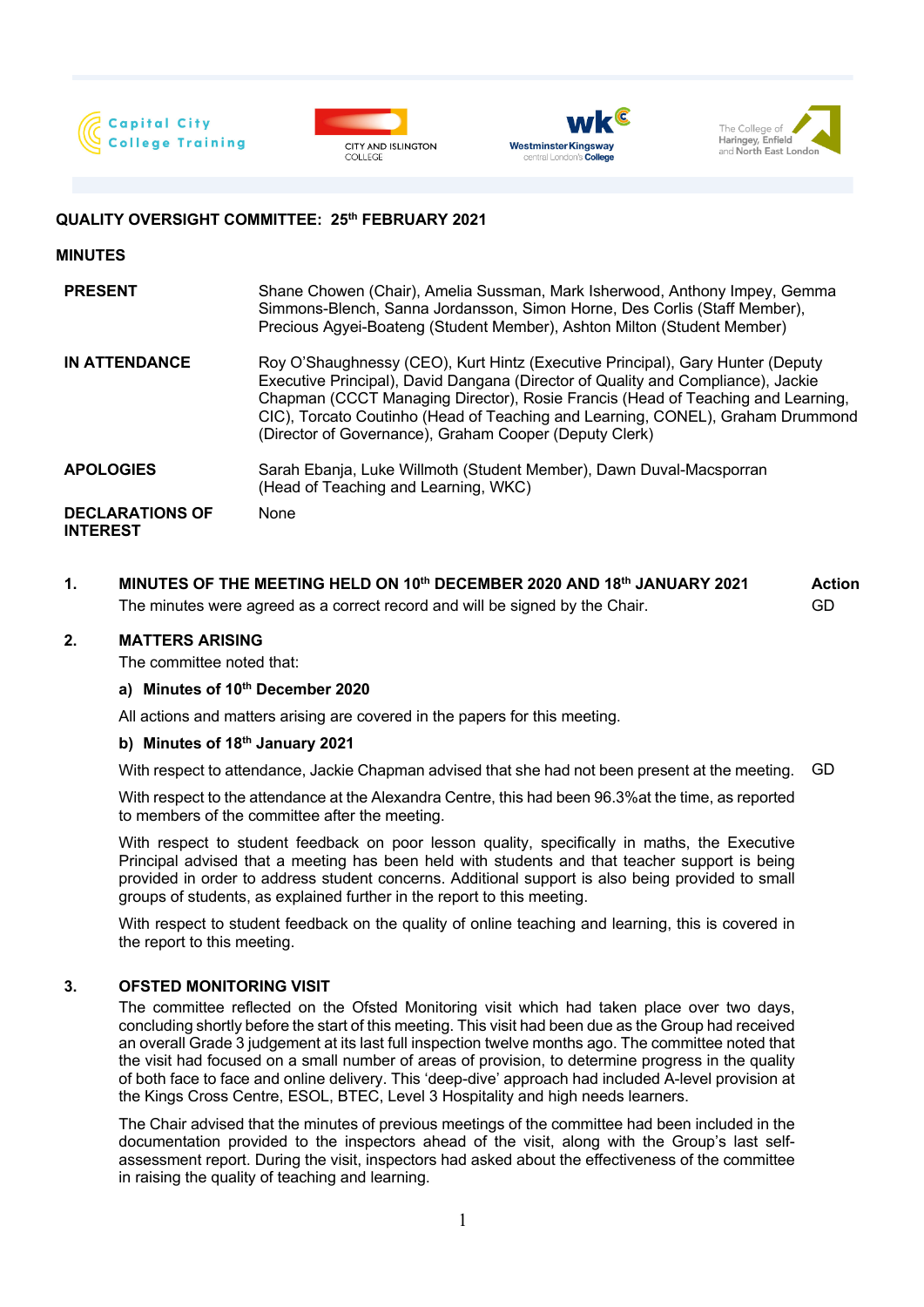The outcome of the visit, to be kept confidential until confirmed in writing, is that the Group has made **'reasonable progress'**.

The committee received and noted a verbal summary of the judgements, provided by the Director of Quality and Compliance, who explained that a shortened version of these is likely to appear in the final report:

- Leaders, managers and members of the Quality Oversight Committee have a realistic oversight of strengths and areas of development. Processes and plans are already having a positive impact to improve the inconsistencies in the quality of education the learners receive.
- Leaders and managers recognise that there is further work to do to ensure a consistency of approach in the Quality of Education, such as in A-levels, and in improving the attendance in English and maths.
- Leaders and managers have strengthened communications with employers and as a result are better aware of the apprentices' progress and can provide more targeted support in the workplace. Tutors now hold regular meetings with apprentices to review their progress.
- Leaders and managers have provided suitable training for staff to improve their teaching skills online and this training has helped staff to use the technology to teach.
- Teachers of all provision types have a good rationale based on their curriculum intent and consider how different components of the curriculum fit together and what foundation knowledge students need to be successful.
- Where necessary, teachers have adapted the curriculum creatively to make up for the lack of practical lessons during the national restrictions. However, in small areas, learners need to catch up with skills which they have not been able to acquire e.g multitasking in kitchens.
- Teachers have become adept in using online learning platforms. Teachers mostly create good resources to use during online lessons such as well-crafted presentations and appropriately selected video clips and general articles to support learners.
- Teachers' ability through online lessons and to hold learners' attention and to use strategies to deepen and check what learners and apprentices know is mixed.
- Most learners gain new knowledge and skills and their work is of a good standard. The extent to which learners receive useful feedback about their work varies across the different parts of programmes. On apprenticeships, assessors carefully consider their approach to assessing learners and involve employers in this process. This gives apprentices sufficient practice so they feel confident and prepare for their End Point Assessments. On A level programmes, teachers do not use assessment well enough to provide learners with enough understanding of gaps in their knowledge and how to bridge these gaps.
- Students receive helpful information for their next steps and as a result, learners understand the opportunities available to them and become ambitious about their progression. However, apprentices are not always aware of the opportunities available to them at the end of their programme and as a result, they do not understand the next steps they can take after completing their apprenticeship programmes.
- Managers have carefully planned the support on offer for each site since the pandemic started and learners appreciate the support they receive from staff and the support they get to be able to learn online.
- Learners have access to online enrichment sessions which consequently supports learners' well-being.
- Learners benefit from external quest speakers to enrich their curriculum from industry professionals such as professional chefs, and plumbers. Learners who have high needs have participated in yoga sessions run by yoga instructors.
- Learners benefit from a variety of support which range from counselling sessions, classroom learning support, mental health and well-being support. Learners who have special educational needs and disabilities (SEND) benefit from therapeutic assistance such as speech and language support and occupational therapy.
- The majority of learners feel safe and know who to contact if they need to. Teachers ensure that learners know how to keep themselves safe online.

The Executive Principal advised that the Group has been given the option whether or not to have a further monitoring visit prior to the next full inspection, and has elected to do so. This will take place during Term 1 of the next academic year.

The committee extended its congratulations to the management team and to all staff who had contributed to the Group's progress and the outcome of the visit, which the committee considered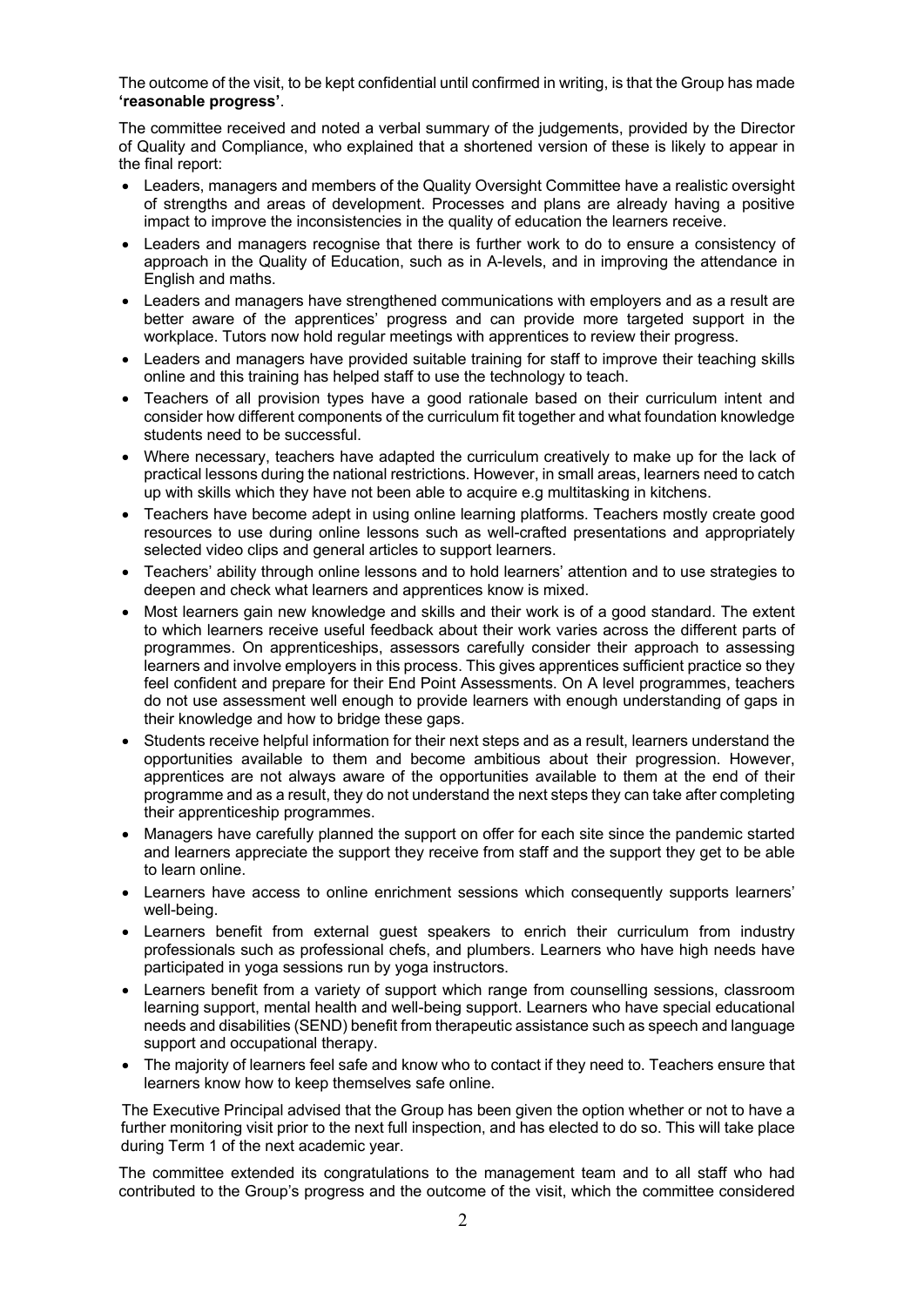to be commendable given context of the additional challenges arising from the Covid-19 pandemic throughout the period.

# **3. GROUP QUALITY UPDATE**

A Group Quality Update report was received and considered. It was noted that:

- Attendance and retention data shows an improvement over the previous year, and there is a clear focus on supporting learner engagement by ensuring that learners have the support to access online learning during the lockdown and as preparations are made for transitioning out of lockdown. There is nothing to suggest that this improvement will not be sustained post-lockdown
- Data indicates that as a result of the impact of lockdown, the overall progress made by learners is around 12% behind plan and compared with progress pre Covid-19.
- Progress made by learners on A level programmes indicates that Yr 13 students are on target to achieve an overall value added grade of 5 (measured by ALPS) while the Yr 12 students are on targets to achieve grade 6 based on the first term assessment point. This indicates the impact on Yr 12 learners from the Term 1 interruption along with lost learning in Yr 11. Scores for Yr 12 learners would need to be reviewed at the next assessment point in order to determine the need for additional support and interventions. The committee expressed concerns for this cohort of students in particular, and also students due to enrol in September, given that they will not have the experience of exams this year.
- Following on from the cancellation of the general qualification summer examinations, Ofqual has embarked on a consultation, to which the Group has submitted a response. The outcome of the consultation is expected during the week commencing 22<sup>nd</sup> February.
- A recent student satisfaction straw poll shows that 78.4% of learners are either very satisfied or satisfied with the overall quality of remote learning. However, it is of note that 1 in 5 learners are not satisfied. This has been explored further in student focus groups and it is clear that many learners are unhappy with online learning as a concept and consider that it will never deliver to the same quality as face-to-face teaching, which is being used as the comparator. This reinforces the need for students to return to classrooms as soon as a lower level of national restrictions permits.
- In reviewing progress against the Quality Improvement Plan, the committee asked about strategies to improve attendance, particularly in English and maths. The Executive Principal explained the process for following up students in relation to every missed lesson, although he explained that progress had been difficult to achieve as a consequence of the lockdown.
- Gemma Simmons-Blench advised the committee of her experience at Luminate Group of using a system (S24) that tracks usage of online platforms by students during lessons, compared to just attendance, which was helpful in ensuring student engagement. She offered to share information <br>on this with the Executive Principal.

# **4. TEACHING AND LEARNING UPDATE**

A report was received and considered. The Committee particularly noted:

- With respect to lesson observations, 77% of teaching staff have been observed through the formal lesson observation process. A breakdown of completed observations by college was provided, including grade profiles where available (WKC does not currently have a graded lesson observation policy in place). The lockdown in November 2020 and January 2021 had hindered the formal lesson observations being completed as planned and it was hoped to catch up once the lockdown is over.
- During lockdown, supportive visits to online lessons have been taking place, although these have not been formally graded. These have identified areas of good practice, with teachers confident in using Teams and delivering synchronously, positive learning environments including effective use of breakout spaces and good learner participation and engagement in the majority of lessons. Areas for development, including aspects of behaviour management during online lessons, will be used to inform teacher continuing professional development (CPD).
- Notwithstanding that it has been stressed that feedback will be used primarily to drive teachers' CPD, the practice of online lesson visits has faced resistance from trade unions, who have instructed their members not to admit observers to online lessons. This is part of wider issues with the unions at present, including moving to ungraded observations, as discussed later in the meeting.
- With respect to teacher CPD, programmes have been devised and implemented across all colleges. Many online CPD sessions are recorded and are delivered using Microsoft Teams, so that they are available at times that fit with individual personal schedules.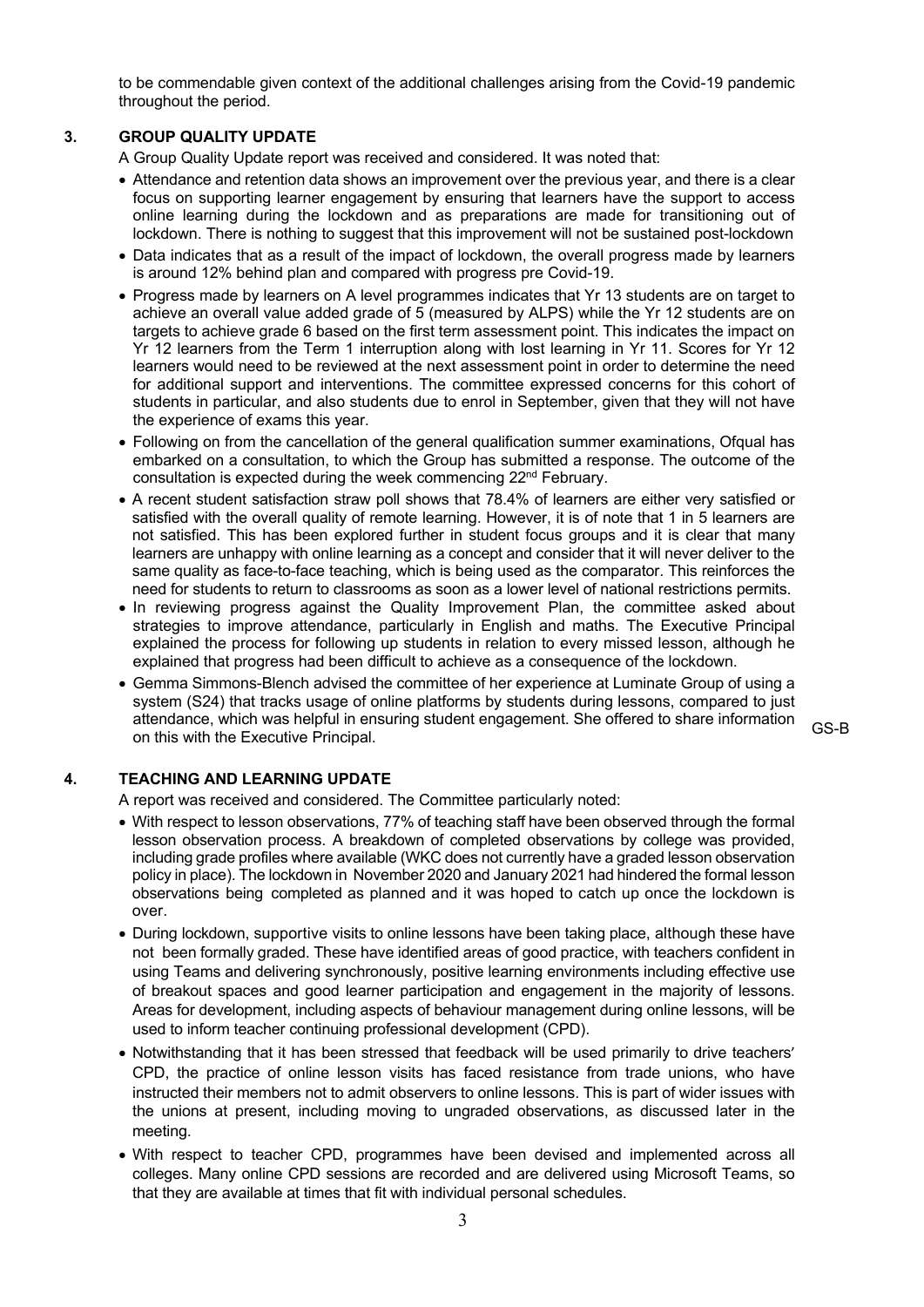- A profile of the numbers of teachers currently receiving support through performance management, and an explanation of the approach to interventions was provided. A minimum standard for teaching is being rolled out across the Group.
- A summary of progress and impact of recent improvements by each college was also provided. At CONEL, improvements in questioning to check and extend learning, collaborative learning using breakout rooms and an increase in the variety of interactive elements being used, as well as improvements in attendance in some functional skills groups, were particularly notable. At WKC, the main strengths coming through included learners' attitudes and behaviour, lesson planning and execution (Academic Studies), teaching and learning materials, classroom standards (Hospitality, Functional Skills and Commercial) and questioning (STEAM). Also, at CIC, questioning, wellstructured explanations, use of breakout spaces, embracing new technology and positive online environments.

The committee asked for further explanation regarding the number of teaching staff at CIC under performance management, noting the support needs that had been identified during a drive to complete formal lesson observations during Term 1 ahead of potential further lockdowns. These observations had revealed issues particularly at the Holloway campus in Business and IT and Health and Social Care. An academic consultant had been employed to provide mentoring support to academic staff at the campus. The committee was concerned nevertheless that students do not suffer as a consequence of experiencing a prolonged period of poor teaching, and the Executive Principal provided assurance and further detail of the process and timescales relating to the performance management and capability processes.

The Committee expressed support for the policy to move away from graded lesson observations and questioned the rationale for the resistance from the trade unions. It was explained that the unions particularly objected to the timing of the transition, during the current pandemic. The CEO also provided a wider perspective on the situation with the unions, explaining the longstanding strength of their influence, particularly at CIC. He also explained, the progress that had been achieved, and he assured the committee of the Group's commitment to continuing to respond in a manner that does not shy away from issues that need to be dealt with, whilst recognising that any industrial action would not be in the best interest of students. Such industrial action had thus far been avoided through various successful negotiations. The CEO also highlighted the significance of the discussions needed with the unions over the next four months, not limited to the subject of the observations policy, but also including the major issue of the pay award. Whilst respectful of the unions, the Group's priority would be to continuing to deliver in the best interests of its students.

# **5. APPRENTICESHIPS**

The committee received and considered a report and noted:

- Overall the retention of apprentices remains strong.
- There has been an ongoing focus on improving teaching and learning, and there is evidence that improvements have been achieved. Details of the highlights at each individual college were noted.
- There is also evidence of improvements in communication with employers.
- A key challenge is timely completion, due to the impact of the pandemic on exams, practical assessments and on the employment status of apprentices and their line managers.
- In relation to the Ofsted monitoring visit, four apprentices had been selected and interviewed. The interaction with the inspectors had been positive, with good feedback provided. The inspectors had also chosen a random selection of employers to speak to, and feedback received from inspectors today was that all employer feedback had been positive – which had not been the case during the last full inspection.

# **6. TERMS OF REFERENCE**

The terms of reference for this committee were received and reviewed. It had been agreed that the these would be kept under review for a period following the group being established. Hitherto referred to as a 'group', it was agreed that as a permanent committee appointed by the Board, the word 'committee' is more appropriate, and that the terms of reference should be revised accordingly. It was also agreed that the terms of reference should again be brought forward for review by the committee at its final meeting of the academic year, but thereafter only periodically, with time also to be taken by the committee to reflect on its own effectiveness. GD